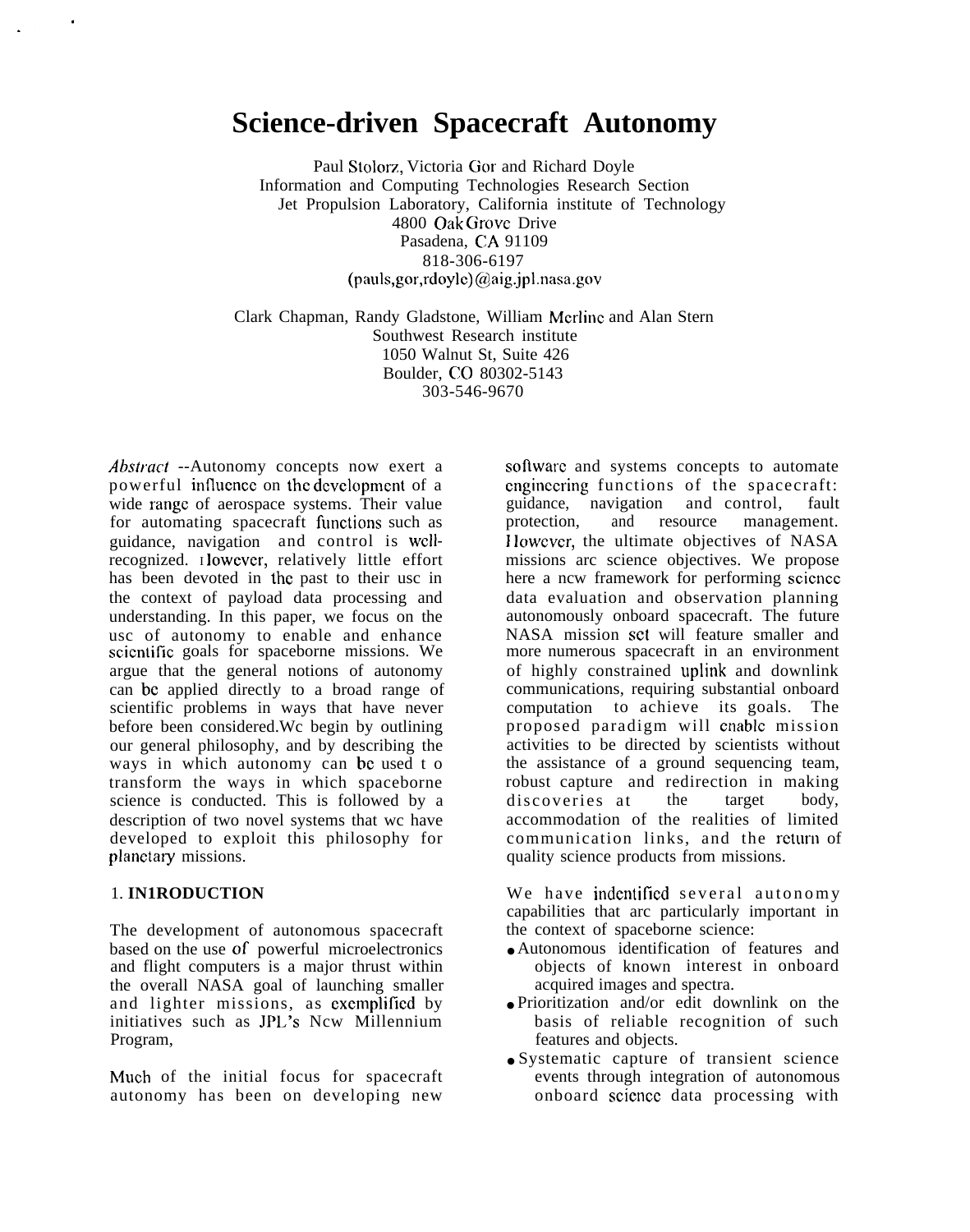autonomous onboard capabilities for retargcting admission planning.

. Efficient Pi-driven redirection of mission activities following scientific discoveries at the target body.

A number of intelligent systems technologies can be used to build such an autonomy capability for science. They include data mining technologies, especially pattern recognition, machine learning and knowledge discovery techniques, as well as other capabilities of an autonomous spacecraft, particularly onboard planning. Our own work builds upon previous work on ground-based automated science data processing, notably the SKICAT system for automating the generation of a comprehensive sky object catalog from Mt. Palomar observatory data [2],[4], the JARTooI system for automating the detection of volcanos in data returned from the Magellan spacecraft at Venus  $[1]$ ,  $[6]$ , and the QUAKEFINDER system for automatic detection and measurement of ground movement in remote sensing imagery [7].

To illustrate the potential for science-driven autonomy, wc have designed and implemented two prototype soflware systems designed t o tackle two well-identified scientific calculations in a spaceborne setting. The first systcm, *Satellite-Detector,* is designed t o automatically detect and flag natural satellites of asteroids. By performing these identifications onboard a spacecraft in near rca]-time, *Satellite-Detector* is able to provide inputs to autonomous spacecraft executives to enable mission replanning and rctargeting of the spacecraft and/or its detectors if a scientific object of great interest and importance is found. We dcscribc the design and implcmentaion of a prototype groundbascd system, and discuss possible scenarios for its usc in scientific exploration.

We also describe its application to a specific test case, namely the identification of the moon Dactyl of asteroid Ida from images taken by JPL's Galileo spacecraft in 1993. Using 4 frames of Ida taken by Galileo, our system was able in a blind test to identify Dactyl, with zero false alarms, when the spacecraft was sufficiently far away that

Dactyl consisted of a single image pixel barely registering above background. The success of this prototype in reliably distinguishing the true satellite from background detector and cosmic ray noise, using a totally automated system implementable onboard, demonstrates the power of this approach in an important domain of serendipitous scientific discovery.

The second system, *UV* Spectral-Analyzer, is designed to support the implementation of  $autonomous$  spaceborne  $U\hat{V}$  spectrometer cxpcrimcnts. It is based upon automatic iterative identification of spectral lines using estimates of UV-detector point spread functions. By constructing a system that is completely automatic, the analyzer can bc deployed onboard spacecraft to improve scientific return. Rapid onboard analysis of Iow-resolution spectra can give valuable clucs to the possible cxistcncc of interesting or uncxpcctcd spectral lines in scientific targets such as cometary comae and planetary atmospheres. This allows regions of special interest to bc targeted autonomously for highresolution imaging. In the abscncc of intriguing spectral makeup, the spectrometer can instead bc directed to scan across the comet, a course of action which is likely t o lead to greater scientific dividends in this case. We dcscribc the structure and implementation of a prototype automat ic UV spectral analyscr, and explore scenarios for its usc in the context of autonomous science missions.

#### 2. AUTONOMOUS SATELITE **DETECTION - BACKGROUND**

Until relatively recently, the possible cxistcncc of natural satellites orbiting asteroids was a controversial notion in the planetary science community [3],[5],[8],[9]. Regarded generally as a relatively rare event, it has not been a prominent consideration in the design of deep space missions. 1 Iowcvcr, the exciting discovery of the satellite Dactyl orbiting around asteroid Ida by JPL's Galileo spacecraft has spurred a rc-evaluation of the prevailing view about the likely abundance of natural satellites in the solar system.

This new dcvclopmcnt has ushered in mindset in which systematic scarchcs for natural satellites can bc contemplated as a feasible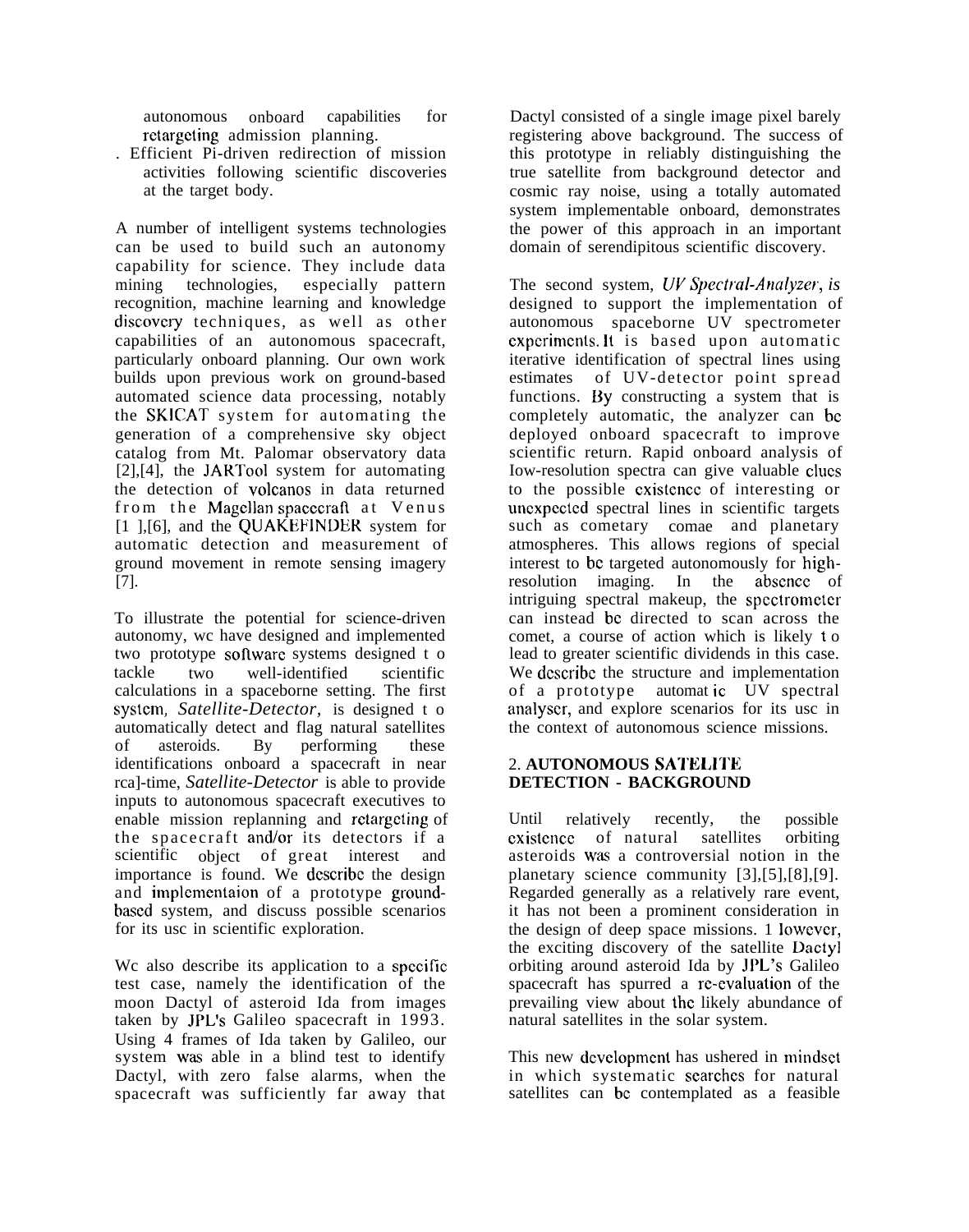scientific goal. This perspective suggests several interesting possibilities for scientific discovery driven by spacecraft autonomy. For example, an automated onboard satellite detector offers the potential to detect and flag interesting and unexpected satellites for inspection and rctargcting during the course of a mission. We dcscribc in this paper a protoypc system that has been designed to perform this task. Wc plan to extend this initial system to allow the determination of satellite orbits in addition to flagging their existence.

Considerable scientific benefits can bc expected to accrue from successful automated detection of satellites onboard autonomous spacecraft. One possibility will be to follow the satellite for sufficient duration t o determine its orbit, and from that information to infer the mass of the central asteroid. The size, orbital parameters and composition of a satellite hold significant clues to the origin and agc of the asteroid itself. They also have larger implications for understanding the evolution of asteroids as a whole, and consequently understanding their role in the evolution of our solar system. Another possibility is to produce high-resolution images by retargcting the spacecraft or its detectors in order to study important issues such as cratcring history, satellite shape and surface geology. In addition spectral data can bc obtained in order to study satellite composition.

Wc arc concerned in this paper with the ftmdamcntal task of identifying candidate satellites in situations in which they consist of a very small number of image pixels (perhaps<br>only one) registering barely above only one) registering barely above background. This is the situation that exists as a spacecraft first approaches a known asteroid target at far-field, and is the most critical time to flag a new satellite if the spacecraft is to bc given time to react to a detection. In these circumstances, satellites cannot bc dctcctcd from individual images as it is impossible to distinguish them from transient noise sources such as cosmic rays. Several images arc required in order to recognize a persistent object. In addition, detector defects and background stars must bc removed as sources of noise.

The most general form of the satellite detection problem is somewhat more complex than this stationary case. It is necessary in general to account for the fact that both th c spacccrafi and the potential satellite may bc in motion over the time period spanned by the relevant image series. Our prototype, which wc describe below, has considered th c simplified situation in which both the spacecraft and the satellite arc stationary. Wc will briefly discuss the more general case at the cnd of the paper.

## **3. AUTONOMOUS SATELLITE DK'1'EC'1'1ON - STATIONARY CASE**

The basic idea of the approach is to automatically search the "1 lill radius" around a target body for possible natural satellites. The Hill radius is approximately 100 times the radius of the target body. It is the distance at which the gravitational field of the body itself is balanced by the field of the sun.

The *Satellite-Detector* system is built around an algorithm which detects a satellite by searching for persistence targets across several frames in order to separate it from transient cosmic ray and detector noise. In general, such a system must account for stellar background as well by comparing the obscwed field with an onboard star cataloguc, but in our initial tests there was no stellar interference. The system first ingests several images containing the central asteroid body, and then implements the following steps.

- The initial (and most computationally cxpcnsivc) task consists of co-registering each image with respect to the asteroid target.
- Suitably registered, each image is then binarizcd using a threshold dctcrmincd by histogramming of individual images.
- . In a perfect world pcrsistcncc could now bc established by simple pixel-wise addition of each binarizcd image and the application of a suitably stringent threshold. 1 Iowcvcr, in practice it is necessary to account for less-than-perfect co-registration effects. This 'is accomplished by a spatial clustering algorithm.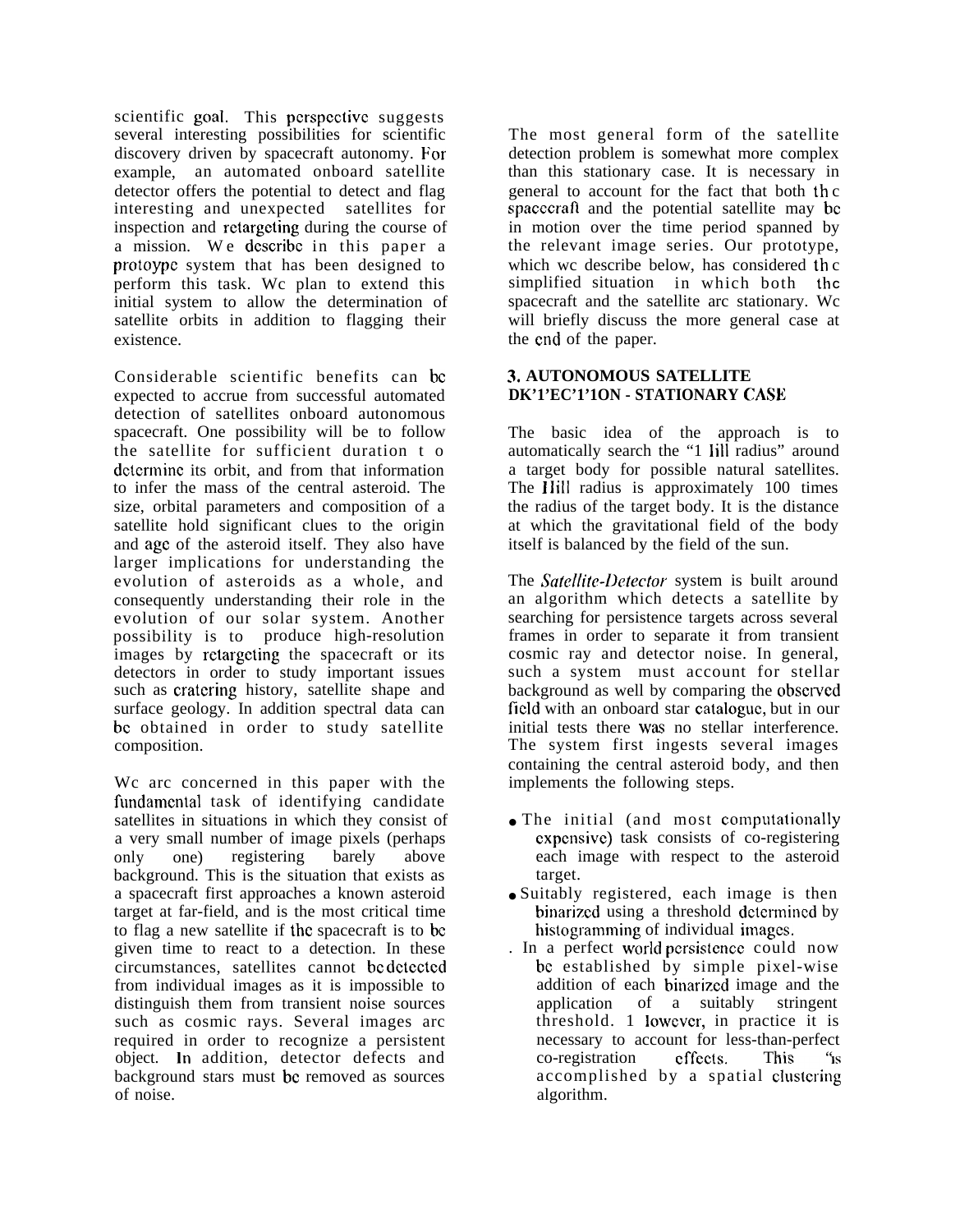● For the initial dataset of Ida/Dactyl, a cluster of nearest neighbor pixels in each direction was enough to extract the satellite from the dataset.

.

The prototype was successfully tested on the Ida-Dactyl images taken by Galileo, for which background stars, detector defects, and cosmic ray hits are the main source of noise. At the farthest range the satellite Dactyl is one pixel large and only a few intensity levels higher than background, and lower in intensity then many of the cosmic ray hits. The detection is performed long before the encounter in order to encompass the entire <sup>1</sup> Iill sphere, to avoid rapid changes in geometry due to spacecraft motion, and to allow time for non-intrusive processing and replanning. The process is capable of incorporating short image scquenccs where images arc taken in different frequency bands. although wc have not yet tested this aspect.

'I'he software was tested on all the available images of Ida and Dactyl. Its performance was perfect. No manual parameter selection was necessary (all the parameters were selected autonomously by built-in procedures). The farthest sequence available was collected at a distance of 171,318 km from the asteroid center, 3 hours 50 minutes before the encounter. The results arc shown in Figure 1 below. Shown are the IR-8890 image and the Green image, together with the final detections. It is anticipated that data at even farther ranges can be successfully processed, while it might be necessary to use subpixel registration for especially far ranges.

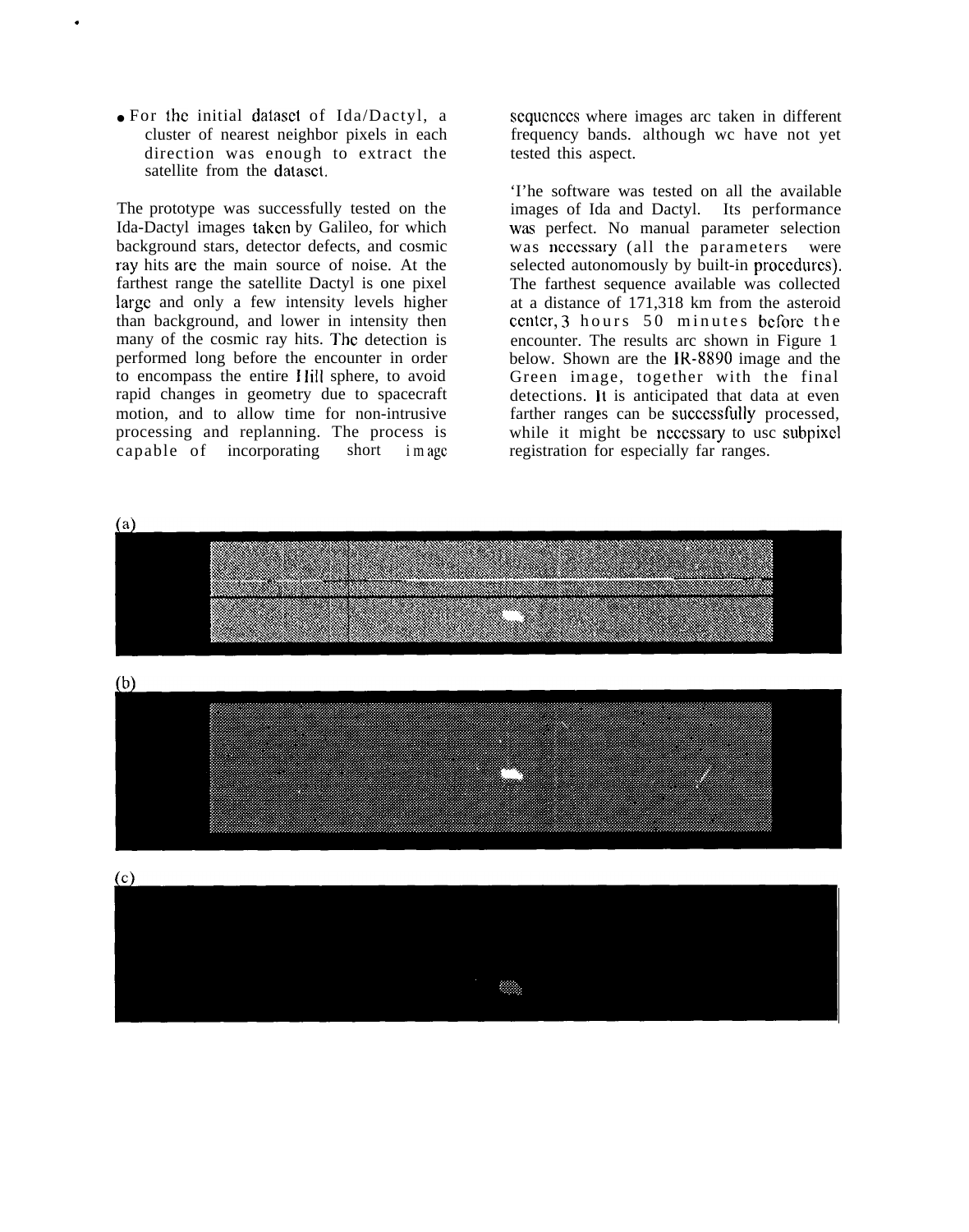### **4, AUTOMATED ANALYSIS AND DECISION MAKING FOR UL'I'RAV1OLH SPECTRA**

Another important use of automated onboard science processing is in the analysis and decision making for the onboard analysis of planetary ultravio]ct spectra. Ultraviolet spectroscopy is one of the most commonly used and powerful techniques for the exploration of planetary and cometary atmospheres.

UV spectrographs have been carried to every planet visited by spacecraft, and arc planned components of several future Discovery missions. Cassini orbiter, the Roscttat Orbiter and the Pluto mission. UV spectra derived from these instruments arc useful for obtaining the compositions and first-order physical properties (e.g., tcmpcraturc, pressure) of upper planetary atmospheres and cometary comae. UV spectra arc also useful for categorizing the excitation mechanisms of planetary airglows, clcctroglows, aurora, and other phenomena, and for certain types of surface photometry.

in this paper wc demonstrate the automated first-order interpretation of UV spectra for<br>compositional information. The described compositional information. experiment is in the context of the Ncw Millennium Deep-Space 1 mission, a comet and asteroid flyby mission. This experiment involves the autonomous rccognit ion of certain features of scientific interest at cometary and asteroidal targets. An autonomous capability to examine UV spectra provides valuable savings and improvements in mission execution.

From a scientific standpoint, the development of automated interpretation of UV spectra allows the spacecraft to dccidc for itself which to pursue when there arc many potential applications of real value. As onc example, this capability detects when the spectrum of a given region has sufficient signal-to-noise (so the aperture can bc moved on to the next locale). As another example, this capability allows near-real-time determination of whether faint features arc present in the spectrum (so that the instrument executive

can dccidc whether it's profitable to remain on this location (or spectral bandpass), or whether it would be wiser (i.e., of higher value) to explore other bandpasscs or spatial locations.

From an operations standpoint, the automated interpretation of UV spectra to determine their quality (i.e., S/N at various wavelengths) and content (i.e., the identification of the emissions being detected) enables the intelligent prioritization of datascts for transmission to the ground (or for varying dcgrccs of compression prior t o transmission).

Wc view the approach suggested here as potentially opening up an entirely ncw realm of inquisitive spaceborne scientific cxpcrimcnts. The approach provides obvious benefits in terms of enabling data editing and prioritization for transmission of important data to earth. Of greater potential, this approach also stresses a novel ingredient,<br>namely sophisticated onboard science namely sophisticated onboard science processing with the specific goal of enabling automatic decisions by the software to choose between distinct science experiment actions.

# 5. **ONBOARD W SPECTRAL ANALYSJS**

There arc two fundamental recognition tasks that must bc performed here: the first onc is automatic detection of statistically significant peaks in a one-dimensional function, and the second onc is comparison of the location and heights of dctcctcd peaks with prc-loaded libraries of spectral signatures.The resulting automatic onboard decisions concerning target composition can bc exploited in several ways. For example, they can bc made immediately available to scicncc PI's using limited telemetry resources to allow experiment decisions, since they represent extremely compact encodings of the detector spectra. They can also be used to trigger retargeting actions of the spacecraft automatically, selecting for example between two or three prc-dctcrmincd modes of detector/spacecraft deployment.